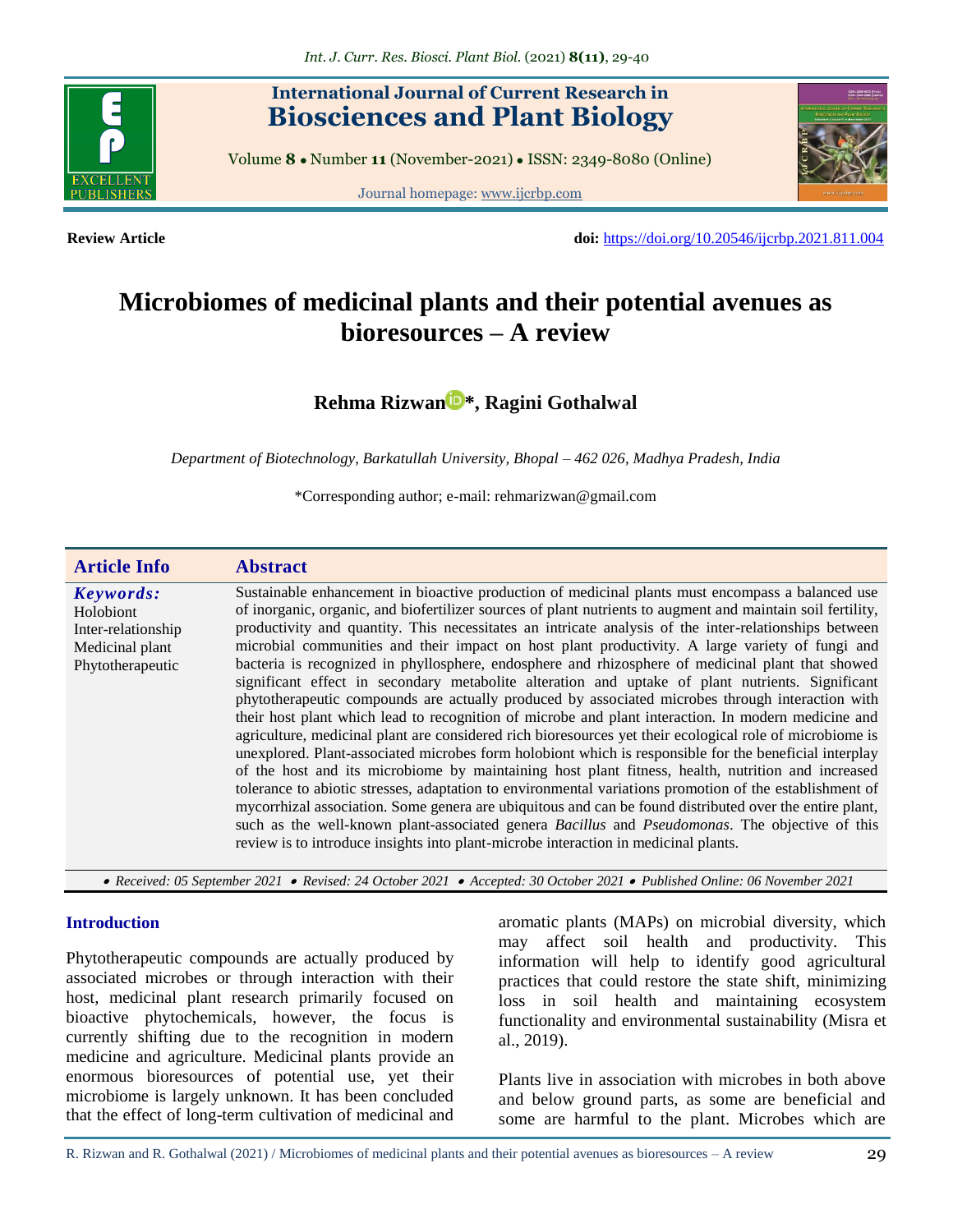found in the phyllosphere, endosphere and rhizosphere, can have beneficial, neutral, or detrimental effects on plant health and development (Köberl et al., 2013). Several works have been done on plant-microbe interactions and microbial diversity of the rhizospheric region of medicinal plants. The biogeochemical reactions and plant metabolism influence by the plant secondary metabolite and root exudates which include various sugars and organic acids. Signalling molecules like strigolactones induce the colonisation of the mycorrhiza fungi with plant roots and stimulate the germination of the parasitic plant. Leguminous roots secreted flavonoids thus increase the growth of symbiotic and non symbiotic nitrogen-fixing bacteria similarly and also attract pathogenic oomycetes as well. Hence, plant growth enhanced by root-associated microflora and endophytes (fungi or bacteria) due to the secretion of phytohormone (auxin/cytokinin) and nutrients like phosphorus, nitrogen, and iron. Microbial association with roots may induce plant resistance against the several biotic and abiotic stresses, such as toxic metals, pathogens, drought, high temperature, saline soils, adverse soil pH, and transplant shock. In the era of next-generation sequencing, studying the plantmicrobe interaction opens a new way to understand their association as well as help in improvement of sustainable agriculture by plant growth and improve crop yield. Enhancement of secondary metabolites in medicinal plant by exploration of rhizospheric microbes in the future for might be a new vista opened for sustainable agriculture practices. In this review we will focus our attention to the role of medicinal plantmicrobe interaction derived ingredients.

## **Plant-microbe associated bioactive compounds**

The significant numbers of natural products are actually produced by microbes and microbial interactions with the host from where they were isolated, and for several medicinal plants it's presumed that the plantassociated microbiome, especially the complex community of the endomicrobiome, is directly or indirectly involved within the production of bioactive phytochemicals. Presently, however, only a little subset of potential microbial strains might be definitively attributed to phytotherapeutic properties (Strobel et al., 2002; Strobel and Daisy, 2003; Miller et al., 2012a; Miller et al., 2012b) and their relative contribution to the recognized valuable bioactivity of medicinal plants isn't clear as of yet.

For centuries, several phytotherapeutics have also been known for their anti-inflammatory features, yet despite the progress within medical research, chronic inflammatory diseases such as asthma, arthritis, and rheumatism remain one of the world's leading health problems (Newman and Cragg, 2012). Hence, nature must still harbor plenty of currently unknown active agents that may serve as leads and scaffolds for the development of efficacious drugs needed for a multitude of diseases (Earanna, 2001). Today, globalization has also had an impact on the use of medicinal plants and has proven beneficial in allowing greater access to these medicines for people all across the globe. For example, TCM plants are very popular in Europe, whereas In India has the unique characteristic of having different well-acknowledged traditional systems of medicine, such as Ayurveda, Siddha, Unani, Yoga, naturopathy, and homeopathy. Growth, quality, and health of the medicinal plants are highly influenced and controlled by their microbiota through microbial metabolisms and host interactions.

### **Plant growth promotion and biological control plant pathogens**

Many researchers reported application of PGPR enhanced yield of essential oil and secondary metabolites in many medicinal plants, i.e. *Phyllanthus amarus, Withania somnifera, Mentha piperita, Solanum viarum* and *Ocimum basilicum* (Glass et al., 2002; Kaymak et al., 2008; Selvaraj et al., 2008; Hemashenpagam and Selvaraj, 2011; Ordookhani et al., 2011; Abdullah et al., 2012). Therefore, the use of microbial associations for medicinal plants provides a sustainable approach to improving crop quality and yield. The importance of PGPR on maintaining soil fertility is well studied by many scientists (Das and Singh, 2014; Parewa et al., 2014a; Mantelin and Touraine, 2004). Hemashenpagam and Selvaraj (2011) had reported in a study inoculation of seeds with PGPR significantly increased the values of available P, microbial population, acid phosphatase, alkaline phosphatase, dehydrogenase activity in soil and yields over uninoculated seeds. PGPR communities affect directly or indirectly the plant physiology, nutritional and physicochemical properties of rhizospheric soils through their metabolic activities. They are important components of integrated farming, which help to nourish the crops through required nutrients. Thus, PGPR helps to improve the soil health and increase crop production by fixing atmospheric nitrogen, solubilize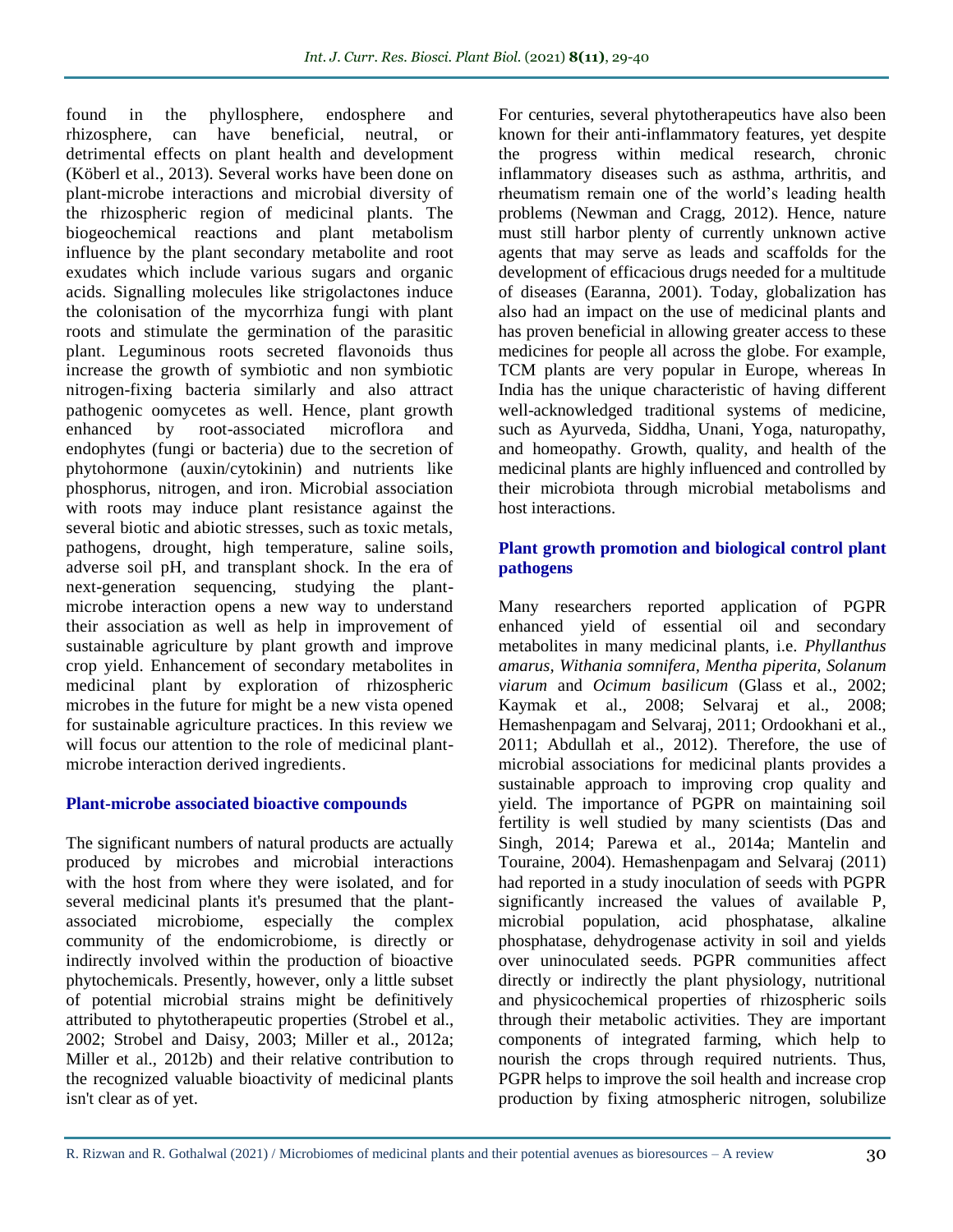and mobilize phosphorus, translocate minor elements like Mo, Zn, Cu, etc. to the plants, produce plant growth-promoting hormones like IAA and GA and improve soil structure by production of polysaccharides, Uptake of nutrient elements like Ca, K, Fe, Cu, Mn and Zn through proton pump ATPase has been increased by PGPR (Bandopadhyay, 2015).

Fungal diseases are the major constraints in the profitable cultivation of medicinal plants. Phytopathogenic problem of medicinal plants not only reduces the yield, but it is also responsible for the deterioration of biochemical and secondary metabolites which are of immense therapeutic value. Imprudent use of insecticides, fungicides, agrochemicals, and fertilizers poses serious threat to the environment. In the present scenario, rhizospheric microbes (biocontrol agents) have gained popularity due to their effectiveness, safety, and eco-friendliness, and hence their demand has gradually increased. The mechanisms of plant disease management such as mycoparasitism, antibiosis, induced systemic resistance, plant growth promotion, root colonization, siderophore production, phosphate solubilization, etc., have been studied well in reference to medicinal plants. Still due to the distinct features of medicinal plants, future research could be a major breakthrough in the significant increase in the production of medicinal plants. Usage of fungicides is not recommended as it is neither economical nor environmentally friendly. Moreover, its long-term use can cause the development of resistant strains of a pathogen (Ashraf and Zuhaib, 2014a; Ashraf and Zuhaib, 2014b) However, research on biological control gained momentum in the last quarter of the tenth century, and several books (Cook and Baker, 1983; Mukerji, 2000) and review articles have come up stressing the potential of microorganisms in disease management. Numerous microorganisms have been reported to cause antagonism against plant pathogenic fungi in laboratory and *in vivo* conditions. A perfect biocontrol agent/rhizosphere microbe must have the subsequent qualities.

- Prolonged survival, either in active or passive form.
- Greater probability of contact with the pathogen.
- Functional under variable environments.
- Mass multiplication should be easy, feasible, and economical.
- Proficient and cheap.
- Eco-friendly.

A number of rhizospheric microbes such as *Trichoderma*, *Bacillus*, and *Pseudomonas* have been found successful against a number of important fungal diseases of medicinal plants (Benítez et al., 2004; Strashnov et al., 1985; Kaur et al., 2006; Dubey et al., 2007; Abo-Elyousr et al., 2014). The most common species of *Trichoderma* which have been successfully exploited in biological control of pathogenic fungi are *T. virens, T. viride,* and *T. harzianum* (Kumar et al., 2011) *T. harzianum* and *T. viride* are being used as commercial products for the control of plant diseases. Moreover, *Trichoderma* can even stimulate plant growth; reports of which have been found in the case of *T. virens* (Chet et al., 1997) and the stimulation of plant defense mechanisms (Sharma and Gothalwal, 2010). Latha et al., (2009) isolated a strain of *T. viride* with high antagonistic potential against *R. solani* and *S. rolfsii* from soil. It was formulated in talcum powder as a biofungicid. *T. viride* has been found to significantly reduce mycelial growth, a formation of spores, and germ tube formation of *A. solani* and *A. alternate*  (Sharma and Trivedi, 2010) *T. harzianum* has been found active against *F. oxysporum* inciting wilt in Ashwagandha (Harman, 2006).

Mechanism of disease suppression by rhizospheric microbes *Trichoderma* spp. is reported to suppress plant pathogenic fungi through a combination of different mechanisms such as mycoparasitism, synthesis of antibiotics (Harman et al., 2004) (Jayalakshmi et al., 2009) enzymes degrading cell wall (Zimand et al., 1996) contesting for the availability of important nutrients and increase in plant health (Komatsu, 1968), parasitism of host fungus (Gao et al., 2001; Sriram et al., 2009), inducing plant defense (Zimand et al., 1996), and/or induced systemic resistance (Jayalakshmi et al., 2009) (Handelsman and Stabb, 1996). Most of the biocontrol agents including *Trichoderma*, *Pseudomonas* spp., and *Bacillus* species produce several types of antibiotics (Chet et al., 1997; Vinale et al., 2014). The antibiotics produced by *Trichoderma* species include gliotoxin (Vinale et al., 2014), harzianic acid (McAlees and Taylor, 1995), trichoviridin (Zafari et al., 2008), viridian (Phuwapraisirisan et al., 2006), viridiol (Aidemark et al., 2010), alamethicin (Goulard et al., 1995), and others (Howell et al., 1983). Gliovirin an antibiotic isolated from *Trichoderma* (*Gliocladium) virens* shows a strong inhibitory effect against *Pythium ultimum* and *Phytophthora species* (Sharma and Gothalwal, 2020). *Thielaviopsis basicola, Phymatotrichum omnivorum, Rhizopus arrhizus, or*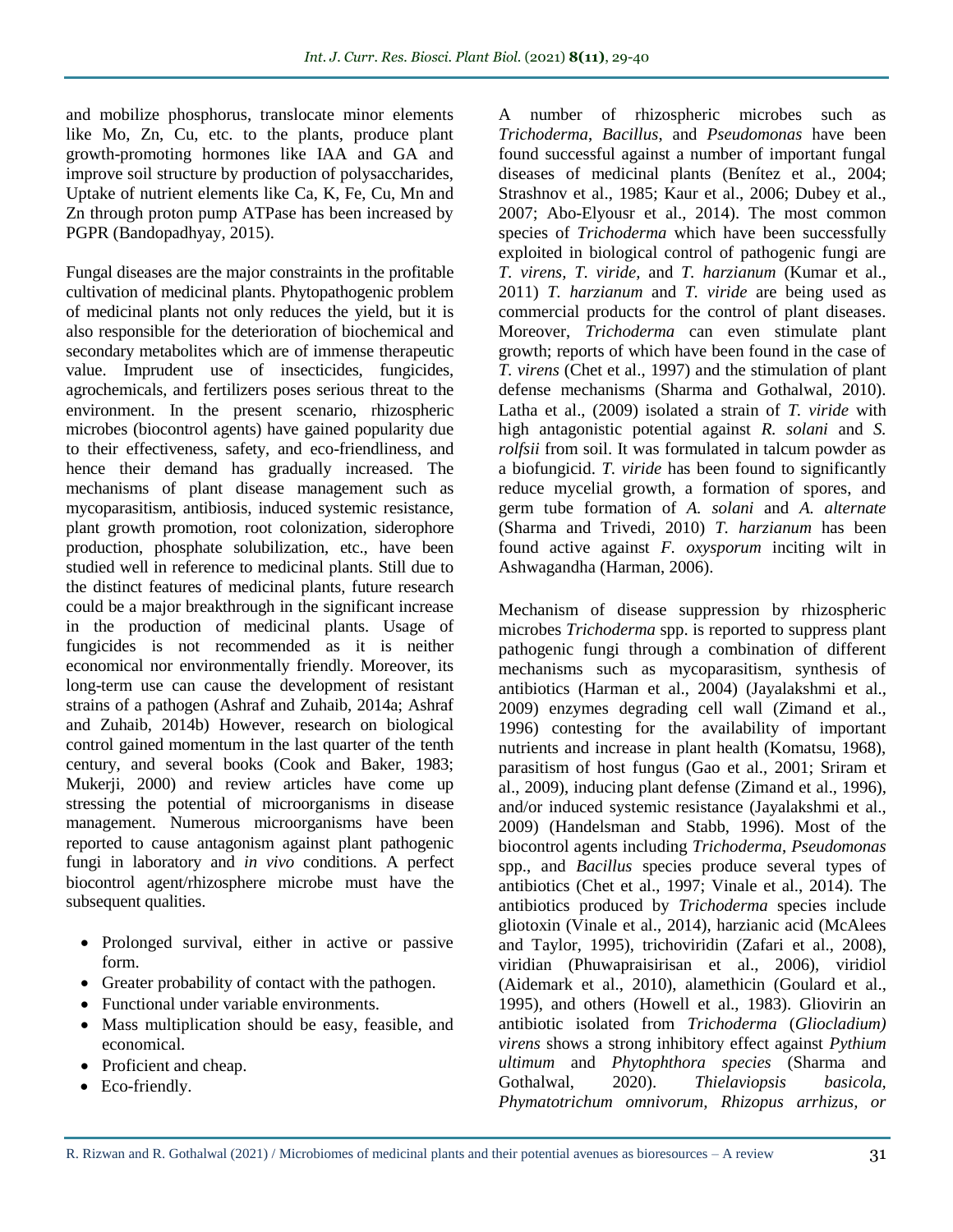*Verticillium dahliae. B. thuringiensis* was not inhibited by gliovirin. Secretion of *T. harzianum* strain against *Gaeumannomyces graminis* exhibited inhibitory effects supporting the fact that bioagent synthesizes antibiotics plays a vital role in the inhibition of the pathogen. Research on the mechanisms responsible for the biocontrol exerted by *Trichoderma* on phytopathogenic fungi has led to a better understanding of mechanisms, as well as to the isolation of several genes encoding either enzymes and structural or regulatory proteins or components of signaling pathways that are involved in processes such as the specific recognition of hosts by *Trichoderma* strains (Weller, 1988).

*Bacillus* and *Pseudomonas* species are also effective microbes in managing plant diseases by the production of antibiotics (Chet et al., 1997; Whistler et al., 2000). Plant disease suppression due to *P. fluorescens* may be due to synthesis of pyoluteorin, phenazine, oomycin A, IAA, siderophores, phenazine, siderophore (Schoonbeek et al., 2002; Suzuki et al., 2003; Johri et al., 2003; Rachid and Ahmed, 2005; Siddiqui, 2006) extracellular hydrolytic enzymes (Bagnasco et al., 1998), alginate, HCN (Bagnasco et al., 1998) and pseudomonic acid.

The antimicrobial compounds discussed above are responsible to cause fungistasis, inhibition of spore germination, and degradation of a mycelial wall and also induce other fungicidal effects (Berg and Smalla, 2009) Several microbial inoculants have already been successfully commercialized (Berg et al., 2011; Yang et al., 2018) but a specific biological control strategy for medicinal plants, which are increasingly affected by different soil-borne phytopathogens, has not been available until now. While specific biocontrol agents for medicinal plants are needed, their associated microbiomes with outstanding metabolic activities also provide a promising source for novel BCAs

## **Impact of environmental factors on phytochemical generation**

Medicinal plants are sessile organisms, they have evolved numerous mechanisms for accommodating changes arising in their fluctuating growth conditions to enable functional flexibility under the influence of environmental factors without affecting cellular and developmental physiological processes (Arnold et al., 2019; Berini et al., 2018) by producing repertoire of secondary metabolites (SMs) that play variety of roles

in response to changing environment, growth and development(Kroymann, 2011; Chetri et al., 2013). The changes may be induced by environmental components that include local geo-climatic and seasonal changes, external conditions of temperature, light, humidity and developmental processes, among others, and impact biomass production and biosynthesis of plant secondary metabolites (PSMs) (Ramakrishna and Ravishankar, 2011; Zykin et al., 2018; Ncube and van Staden, 2015). The secondary molecules are produced occasionally in living plant cells and do not play much of significant role in the primary life of plants that produce them, with the production been at low concentration commensurate with growth physiology of a plant species (Edreva et al., 2008). Production of the metabolites by the plants is regarded an adaptive capacity in coping with stressful constraints during challenging and changing environment of growth that may involve production of complex chemical types and interactions in the structural and functional stabilization through signaling processes and pathways (Vashisth et al., 2018). In many recent studies, it had been shown that SM system in plants is a response to the stress and defensive situations that leads to an enhanced biosynthesis of the metabolites in an integrated defense mechanism through dynamic ways (Table 3). However understanding the signaling processes involved and their interconnection with the primary metabolism is yet unclear, and very few had been investigated in some taxonomic groups, based on plant tissues or organs evaluated with rare reports on whole plant system evaluation or cellular levels.

## **Approach to natural product discovery**

Innovative drug discovery from natural products requires a multidisciplinary approach utilising available and innovative technologies to package such natural product compounds for medical practice and drug development (Fig.1). The successful use of such an approach will allow the development of next-generation drugs to combat the ever-increasing health challenges of today and the future

A systems biology approach coupled with application of available technologies such as genomics, transcriptomics, proteomics, metabolomics/ metabonomics, automation and computational strategies will potentially pave the way for innovative drug design leading to better drug candidates.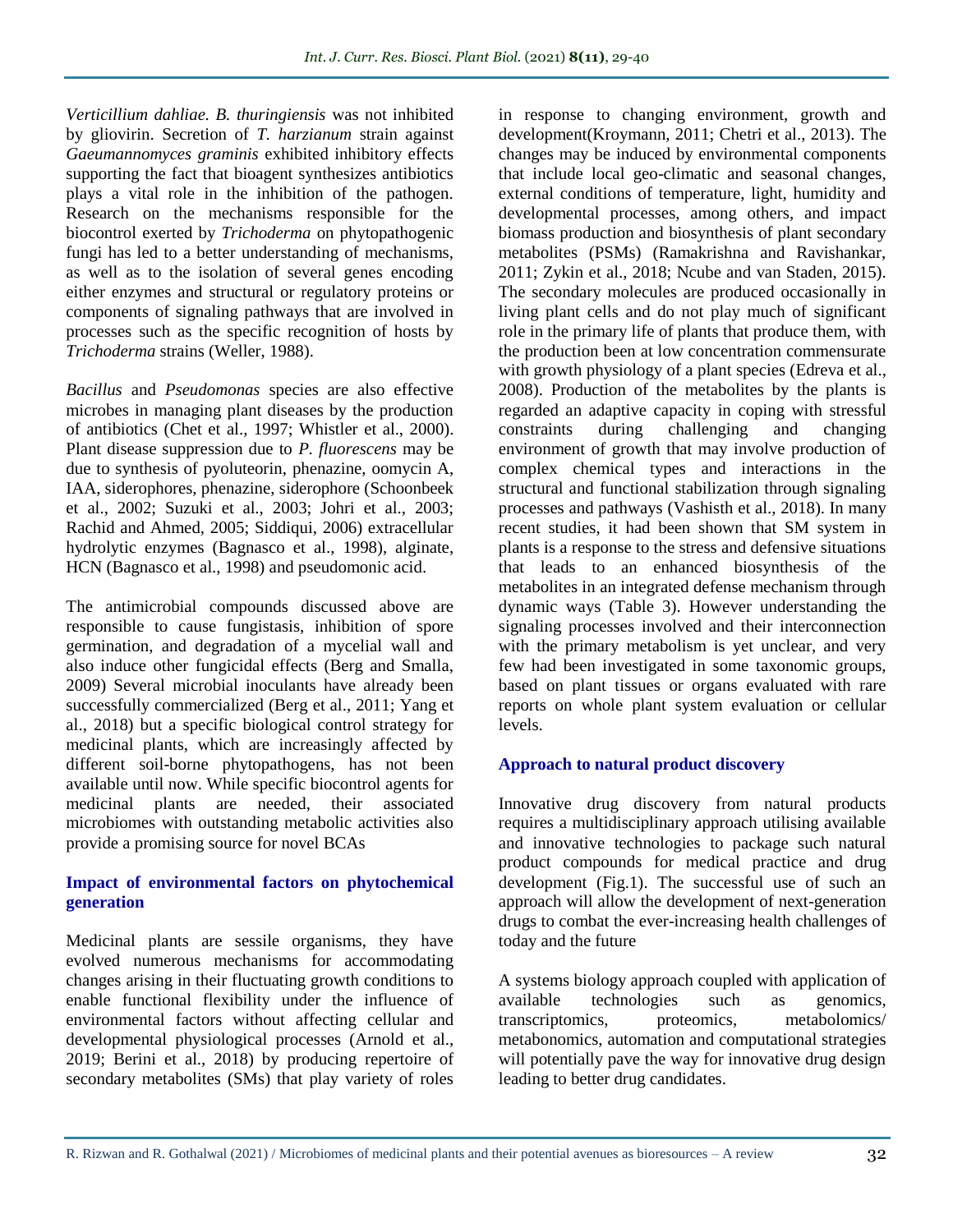| <b>Bioactive</b><br>compound | <b>Therapeutic</b><br>properties                   | <b>Host plant</b>                              | <b>Producing</b><br>microorganism               | <b>Reference</b>                                                                 |
|------------------------------|----------------------------------------------------|------------------------------------------------|-------------------------------------------------|----------------------------------------------------------------------------------|
| Munumbicins                  | Antibacterial,<br>antimycotic,<br>antiplasmodial   | Kennedia nigriscans                            | Streptomyces sp.                                | Castillo et al., (2002)                                                          |
| Kakadumycins                 | Antibacterial,<br>antiplasmodial                   | Grevillea pteridifolia                         | Streptomyces sp.                                | Castillo et al., (2003)                                                          |
| Coronamycins                 | Antimycotic,<br>antiplasmodial                     | Monstera sp.                                   | Streptomyces sp.                                | Ezra et al., (2004)                                                              |
| Oocydin A                    | Antimycotic<br>(Oomycota)                          | Rhyncholacis penicillata                       | Serratia marcescens                             | Strobel et.al. (1999a)                                                           |
| Cryptocandin                 | Antimycotic                                        | Tripterigeum wilfordii                         | Cryptosporiopsis<br>quercina                    | Strobel et al., (1999b)                                                          |
| Colletotric acid             | Antibacterial,<br>antimycotic                      | Artemisia mongolica                            | Colletotrichum<br>gloeosporioides               | Zou et al., (2000)                                                               |
| Artemisinin                  | Antiplasmodial                                     | Artemisia annua                                | Colletotrichum sp.                              | Wang et al., (2001)                                                              |
| Cochliodinol                 | Antibacterial,<br>antimycotic, anticancer          | Salvia officinalis                             | Chaetomium sp.                                  | Debbab et al., (2009)                                                            |
| Botryorhodines               | Antimycotic,<br>anticancer                         | <b>Bidens</b> pilosa                           | Botryosphaeria rhodina                          | Abdou et al., (2010)                                                             |
| Pestacin and<br>Isopestacin  | Antimycotic,<br>antioxidant                        | Terminalia morobensis                          | Pestalotiopsis microspora                       | Strobel et al., (2002),<br>Harper et al., (2003)                                 |
| Subglutinols                 | Immunomodulatory                                   | Tripterigeum wilfordii                         | Fusarium subglutinans                           | Lee et al., (1995)                                                               |
| Podophyllotoxin              | Anticancer,<br>antiphlogistic                      | Podophyllum hexandrum;<br>Juniperus communis   | Alternaria sp.;<br>Aspergillus fumigatus        | Yang et al., (2003),<br>Kusari et al., (2009a)                                   |
| Paclitaxel                   | Anticancer                                         | Taxus brevifolia; Ginkgo                       | Taxomyces andreanae;                            | Wani et al., (1971),                                                             |
| (Taxol)                      |                                                    | biloba; Aloe vera                              | Alternaria sp.; Phoma sp.                       | Stierle et al., (1993),<br>Kim et<br>al., (1999), Immaculate<br>et al., $(2011)$ |
| Camptothecin                 | Anticancer, antiviral<br>(HIV)                     | Nothapodytes foetida;<br>Camptotheca acuminate | Entrophospora<br>infrequens; Fusarium<br>solani | Puri et al., (2005),<br>Amna et al., (2006),<br>Kusari et al., (2009b)           |
| Maytansine                   | Anticancer                                         | Putterlickia verrucosa                         | Actinosynnema pretiosum                         | Wings et al., $(2013)$                                                           |
| Rohitukine                   | Antiphlogistic,<br>anticancer,<br>immunomodulatory | Dysoxylum binectariferum                       | Fusarium proliferatum                           | Mohana Kumara et<br>al., (2012)                                                  |

#### **Table 1.** Plant-microbe interaction derived bioactive compound from below and above ground regions.

#### **Table 2.** Plant growth promoting microorganisms of medicinal plant and their mode of action.

| <b>Medicinal plant</b> | <b>Microorganisms</b>                                      | <b>Response</b>                                                   | <b>References</b>                    |
|------------------------|------------------------------------------------------------|-------------------------------------------------------------------|--------------------------------------|
| Ocimum tenuiflorum     | B. thuringiensis A5-BRSC, B.<br>megaterium ATCC 9885       | Accelerate the growth rate of plants                              | Bandopadhyay(2015)                   |
| Coleus forskohlii      | <i>Pantoea</i> sp. (Cf 7),<br>Pseudomonas sp. (Te 1, Av30) | Enhanced plant growth and total<br>biomass                        | Damam et al., $(2014)$               |
| Ocimum basilicum       | $Pseudomonas + Azotobacter$<br>$+ A z o$ spirillum         | Increased root fresh weight, N<br>content and essential oil yield | Ordookhani et al., (2011)            |
| Withania somnifera     | Azospirillum, Azotobacter,<br>Pseudomonas, Bacillus        | Increased plant height, root length<br>and alkaloid content       | Rajasekar and Elango (2011)          |
| Solanum viarum         | G. aggregatum + $B$ .<br>$coagulans + T. harzianum$        | Increased plant height, root lngth<br>and alkaloid content        | Hemashenpagam and<br>Selvaraj (2011) |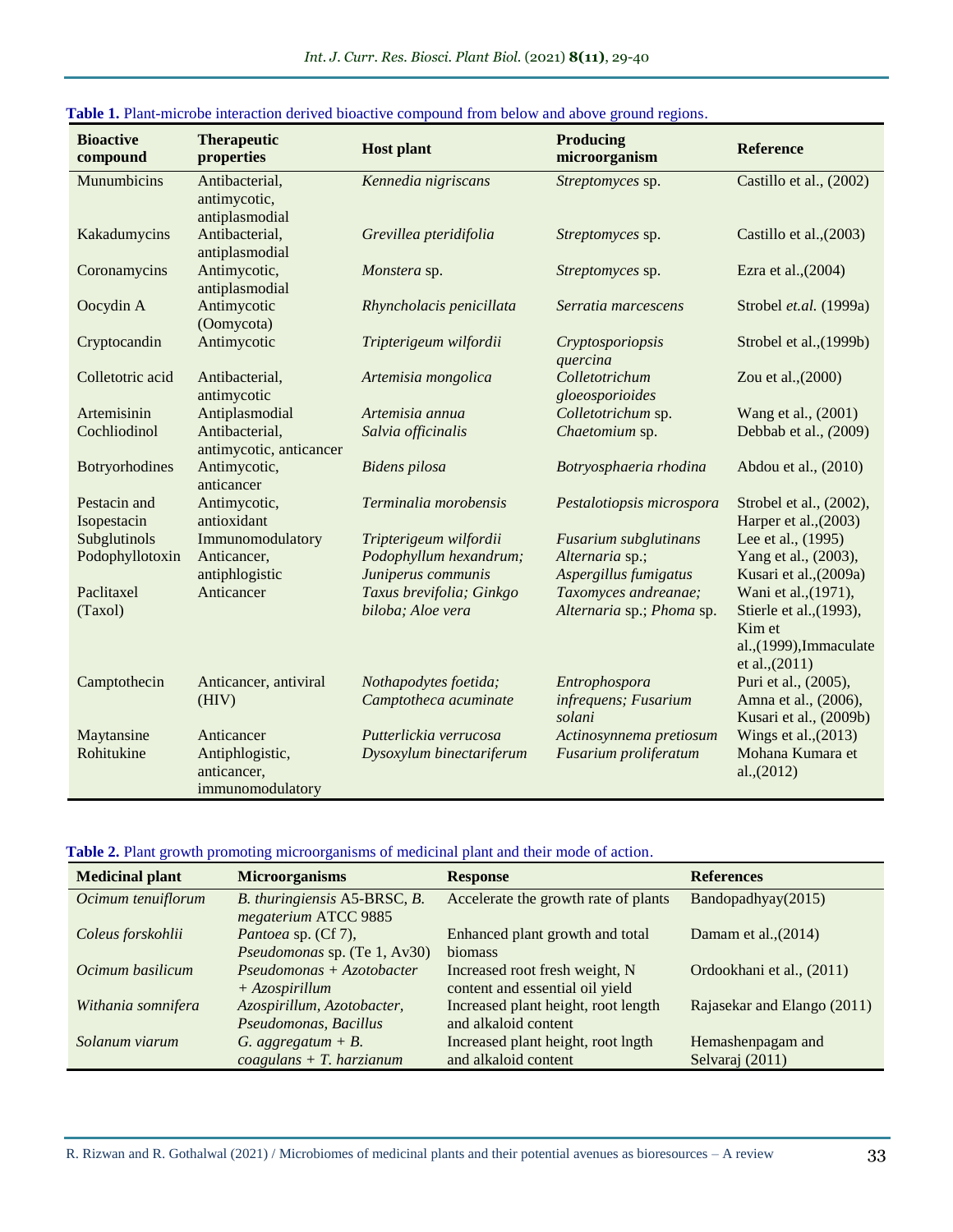| <b>Secondary</b>                  | <b>Plant source</b>          | <b>Tissue analyzed</b>                                         | <b>Growth condition</b>                                | <b>References</b>                                                           |
|-----------------------------------|------------------------------|----------------------------------------------------------------|--------------------------------------------------------|-----------------------------------------------------------------------------|
| metabolite                        |                              |                                                                |                                                        |                                                                             |
| Artemisinin                       | Artemesia annua              | Whole seedling (treated<br>and control)                        | Salt, drought and water<br>logging                     | Vashisth et al. (2018)                                                      |
| Camptothecin                      | Camptotheca<br>acuminata     | Seedlings                                                      | Nitrogen, drought and<br>anti-transpiration agents     | Feng et al.(2002); Sun et al.<br>(2008)                                     |
| Codeine                           | Papaver<br>somniferum        | Plantlets                                                      | Drought stress                                         | Szabo et al.(2003)                                                          |
| Rohitukine                        | Dysoxylum<br>binectariferum  | Seedling (roots, collar<br>region of stem and<br>young leaves) | Normal                                                 | Kumara et al. (2016)                                                        |
| Stevioside                        | Stevia rebaudiana            | Leaves (dried)                                                 | Hydroponic culture, salt<br>stress                     | Zeng et al. (2013); Srivastava<br>et al. (2014); Shahverdi et al.<br>(2015) |
| Allicin                           | Allium sativum               | Whole plant                                                    | Pot experiment on light<br>effect                      | Jeong et al. (2013)                                                         |
| Andrographolide                   | Andrographis<br>paniculata   | Leaves and stem                                                | Open field experiment<br>with plant populations        | Saravanan et al. (2009)                                                     |
| Betalain pigments                 | Caryophyllales<br>members    | Different plant parts                                          | Different growth<br>condition                          | Polturak et al. (2018)                                                      |
| Saikosaponins                     | <b>Bupleurum</b><br>chinense | 1-year-old plants, plants                                      | Drought, watering and<br>re-watering, fertilization    | Zhu et al. (2009)                                                           |
| Sennosides                        | Cassia<br>augustifolia       | Pre-, post and flowering<br>plants                             | Pot culture experiment                                 | Arshi et al. (2006)                                                         |
| Indole alkaloids                  | Catharanthus<br>roseous      | Leaves                                                         | Greenhouse under<br>binary stress-induced<br>condition | Zhu et al. (2015)                                                           |
| Asiaticoside and<br>madecassoside | Centella asiatica            | Leaves (post-harvest)                                          | Low temperature and<br>water dehydration               | Plengmuankhae et al. (2015)                                                 |
| Valepotriates                     | Valeria species              | All organs                                                     | Normal growth<br>condition (Iran)                      | Hassan et al. (2008)                                                        |
| Rutin                             | Dimorphandra<br>mollis       | All plant parts at<br>different growth stages                  | Normal, drought,<br>flooding and salinity              | Lucci et al. (2009)                                                         |



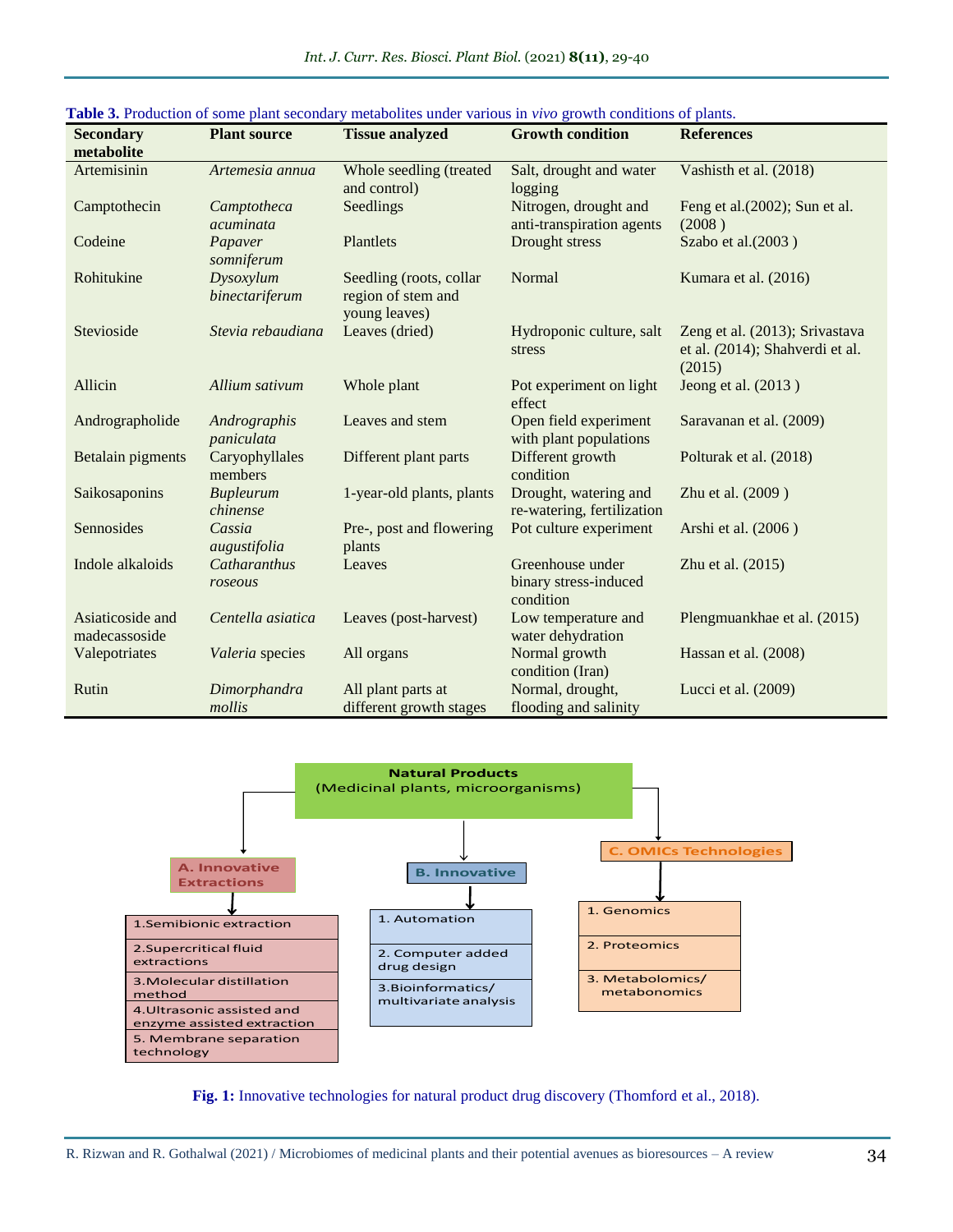Molecular libraries of lead compounds from natural products R&D will serve as sources of lead compounds/herbal tinctures for innovative drugs. In the application of innovative technologies combined with systems biology, the focus should not be a reductionist approach of trying to source a single active compound but to consider the synergistic effects of compounds. It is important to emphasize that innovative drug discovery from natural products will require a nonreductionist strategy to understand their complex mechanisms of action at the molecular level (Thomford et al., 2018). Thus systems biology guided approach provides a different angle in natural products pharmasciences. Hamdard Laboratories, Zandu Ayurveda, Patanjali Ayurveda, Himalaya Wellness, Baidyanath are some top herbal pharmaceuticals companies of India.

## **Future perspective**

Medicinal plants should be considered as metaorganisms that comprise both the plant themselves and their microbiome. As meta-organisms, they are a largely untapped and enormous bioresources for bioactive compounds and microorganisms of potential use not only in biocontrol but also used in modern medicine, agriculture, and pharmaceutical industry. As such, more research is necessary to exploit this immense reservoir for mankind.

Fewer studies had been quoted on medicinal plants and microbial interaction drive secondary metabolites. These metabolites have unique characteristics which make them an important candidate for discovery of new drugs and lead molecules. So far the major lacuna in the area of plant metabolite research is the identification and scientific validation of the secondary metabolite and their biosynthetic mechanism with an upsurge in the demand for phytocompounds, the advanced sequencing technologies such as transcriptomic data, metabolomics and proteomics study in combination with computational biology for faster research and better molecular characterization of natural products.

#### **Conflict of interest statement**

Authors declare that they have no conflict of interest.

## **References**

Abdou, R., Scherlach, K., Dahse, H. M., Sattler, I., Hertweck, C., 2010. Botryorhodines A-D, antifungal and cytotoxic depsidones from *Botryosphaeria rhodina*, an endophyte of the medicinal plant *Bidens pilosa*. Phytochemistry, 71: 110–116.

- Abdullah, A. T., Hanafy, M. S., Eo-El-G, Ali, Z. H., 2012. Effect of compost and some biofertilizers on growth, yield, essential oil, productivity and chemical composition of *Rosmarinus officinalis* L. plants. J. Hortic. Sci. Ornamental Plant, 4(2): 201– 214.
- Abo-Elyousr, K. A. M., Sobhy, A. H., Abdel-Rahim, I. R., 2014. Isolation of *Trichoderma* and evaluation of their antagonistic potential against *Alternaria porri*. J. Phytpathol., 162: 567–574.
- Aidemark, M., Tjellström, H., Sandelius, A. S., Stålbrand, H., Andreasson, E., Rasmusson, A. G., Widell, S., 2010. *Trichoderma viride* cellulase induces resistance to the antibiotic poreforming peptide alamethicin associated with changes in the plasma membrane lipid composition of tobacco BY-2 cells. BMC Plant Biol., 10(1): 274.
- Amna, T., Puri, S. C., Verma, V., Sharma, J. P., Khajuria, R. K., Musarrat, J., et al., 2006. Bioreactor studies on the endophytic fungus *Entrophospora infrequens* for the production of an anticancer alkaloid camptothecin. Can. J. Microbiol., 52: 189–196.
- Arnold, P. A., Kruuk, L. E., Nicotra, A. B., 2019. How to analyse plant phenotypic plasticity in response to a changing climate. New Phytol., 222(3): 1235– 1241.
- Arshi, A., Abdin, M. Z., Iqbal, M., 2006. Sennoside content and yield attributes of *Cassia angustifolia* Vahl. as affected by NaCl and CaCl<sub>2</sub>. Scientia Hortic., 111(1): 84–90.
- Ashraf, S., Zuhaib, M., 2014a. Fungal biodiversity a potential tool in plant disease management. In: Management of Microbial Resources in the Environment, (Eds.: Malik, A., Alves, M., Grohmann, E.), Springer, Dordrecht.
- Ashraf, S., Zuhaib, M., 2014b. Efficacy of rhizospheric microorganism against wilt of Ashwagandha (*Withania somnifera* Dunal) and their influence on its growth. Trends in Biosci., 7(16): 2165–2167.
- Bagnasco, P., De La Fuente, L., Gaultieri, G., Noya, F., Arias, A., 1998. Fluorescent *Pseudomonas* spp. as biocontrol agents against forage legume root pathogenic fungi. Soil Biol. Biochem., 30: 1317– 1322.
- Baker, K. F., Cook, R. J., 1974. Biological control of plant pathogens. San Francisco: WH Freeman and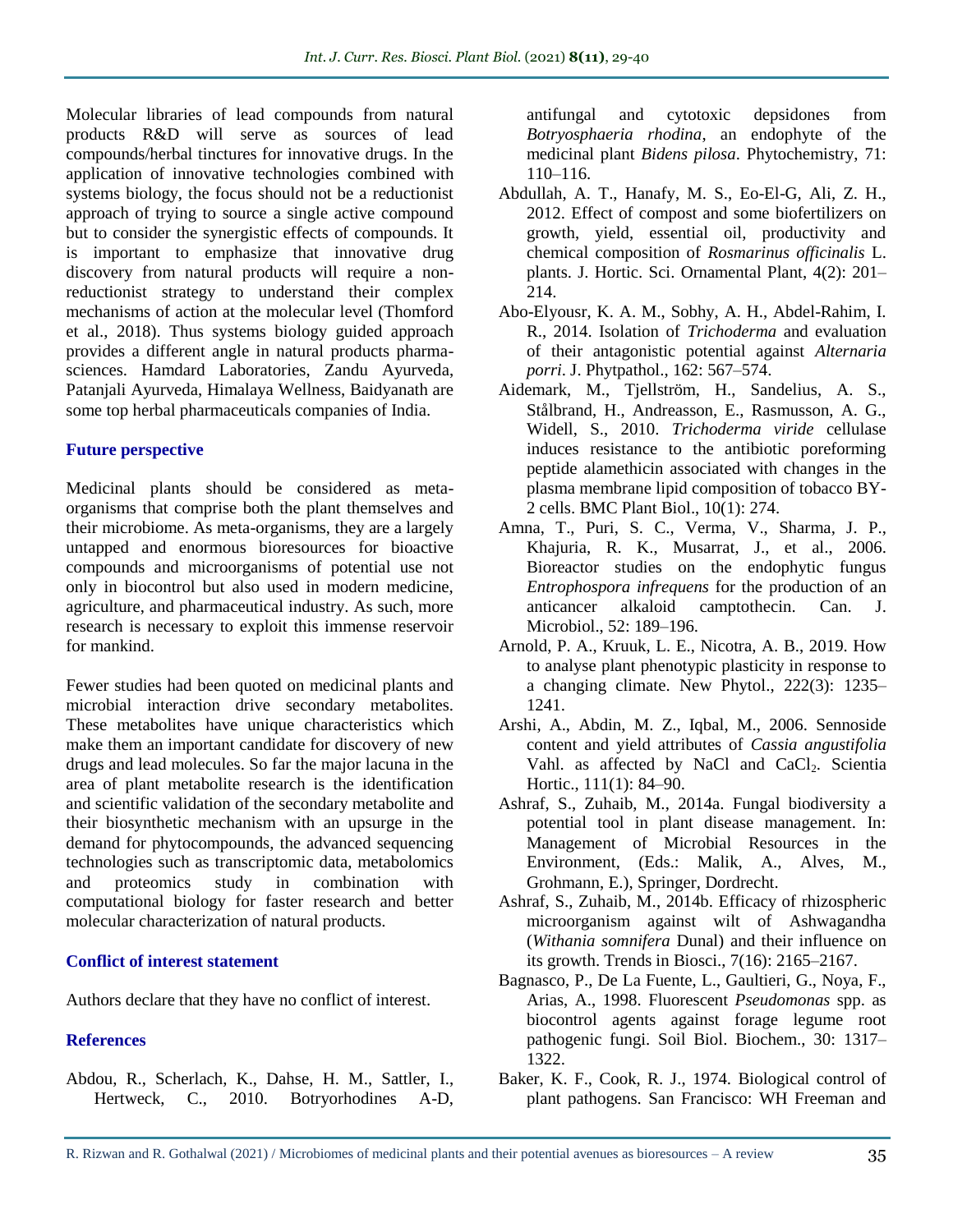Co., (Book, reprinted in 1982, Am Phytopathol Soc, St Paul, Minnesota), 433p.

- Bandopadhyay, S., 2015. Effect of dual inoculation of plant growth promoting rhizobacteria on different non-leguminous plants under pot condition. Indian J. Microbiol*.* Res., 2(1): 20–26
- Benítez, T., Rincón, A. M., Limón, M. C., Codón, A. C., 2004. Mecanismos de biocontrol de cepas de *Trichoderma.* Int. Microbiol., 7(4): 249–260.
- Berg, G., Smalla, K., 2009. Plant species and soil type cooperatively shape the structure and function of microbial communities in the rhizosphere. FEMS Microb. Ecol., 68: 1–13.
- Berg, G., Zachow, C., Cardinale, M., Müller, H., Ecology and human pathogenicity of plantassociated bacteria. In: Regulation of Biological Control Agents (Ed.: Ehlers, R. U.), Springer, Dordrecht, pp.175–189.
- Berini, J. L., Brockman, S. A., Hegeman, A. D., Reich, P. B., Muthukrishnan, R., Montgomery, R. A., Forester, J. D., 2018. Combinations of abiotic factors differentially alter production of plant secondary metabolites in five woody plant species in the boreal-temperate transition zone. Front. Plant Sci.*,* 9: 1257
- Castillo, U., Harper, J. K., Strobel, G. A., Sears, J., Alesi, K., Ford, E., et al., 2003. Kakadumycins, novel antibiotics from *Streptomyces* sp. NRRL 30566, an endophyte of *Grevillea pteridifolia*. FEMS Microbiol. Lett. 224: 183–190.
- Castillo U, Strobel G A, Ford E J, Hess W M, Porter H, Jensen J B, et al., Munumbicins, wide-spectrum antibiotics produced by *Streptomyces* NRRL 30562, endophytic on *Kennedia nigriscans*. Microbiology, 2002; 148:2675–2685.
- Chet, I., Inbar, J., Hadar, I., 1997. Fungal antagonists and mycoparasites. The Mycota IV: Environmental and microbial relationships, Berlin: Springer-Verlag, pp.165–184.
- Chetri, S. P. K., Sharma, K., Agrawal, V., 2013. Genetic diversity analysis and screening of high psoralen yielding chemotype of *Psoralea corylifolia* from different regions of India employing HPLC and RAPD marker. Int. J. Plant Res., 26: 88–95.
- Cook, R. J., Baker, K. F. 1983. The nature and practices of biological control of plant pathogen (p. 539). St. Paul: American Phytopathology Society.
- Damam M, Gaddam B, Kausar R., 2014. Effect of plant growth promoting rhizobacteria (PGPR) on *Coleus forskohlii.* Int J. Curr. Microbiol. Appl. Sci., 3(9): 266–274.
- Das I, Singh A P., 2014. Effect of PGPR and organic manures on soil properties of organically cultivated mungbean. Bioscan, 9(1):27–29
- Debbab A, Aly A H, Edrada-Ebel R A, Müller W E, Mosaddak M, Hakiki A, et al., 2009. Bioactive secondary metabolites from the endophytic fungus *Chaetomium* sp. isolated from *Salvia officinalis* growing in Morocco. Biotechnol. Agron. Soc. Environ., 13:229–234
- Dubey S C, Suresh M, Singh, B., 2007 Evaluation of Trichoderma species against *Fusarium oxysporum* f. sp. ciceris for integrated management of chickpea wilt. J. Biol. Control, 40: 118–127.
- Earanna N. V., 2001. A mycorrhizal association in medicinal plants of South Eastern dry zone of Karnataka and response of *Phyllanthus amarus* and *Withania somnifera* to inoculation with VAM fungi and plant growth promoting Rhizomicro-organisms. University of Agricultural Sciences, GKVK, Bangalore.
- Earanna, N., 2001. VA mycorrhizal association in medicinal plants of Southeastern dry zone of Karnataka and response of *Phyllanthus amarus* and *Withania somnifera* to inoculation with VAM fungi and plant growth promoting rhizomicroorganisms. Ph.D thesis. Submitted to University of Agricultural Sciences, Bangalore.
- Edreva A, Velikova V, Tsonev T, et al., 2008. Stressprotective role of secondary metabolites: diversity of functions and mechanisms. Gen Appl Plant Physiol.*,* 34(1–2): 67–78.
- Ezra D, Castillo U F, Strobel G A, Hess W M, Porter H, Jensen J B, et al., 2004. Coronamycins, peptide antibiotics produced by a verticillate *Streptomyces* sp. (MSU-2110) endophytic on *Monstera* sp. Microbiology, 150: 785–79
- Feng J C, Zhang Y J, Yang T-Z., 2002. Effect of lowtemperature stress on membrane lipid peroxidation and concentration of free-proline in *Camptotheca acuminata* seedling. For Res. 15(2):197–202
- Gao K, Liu X, Guo R, Huai W, Zhang M., 2001. Study on the antagonism of *Trichoderma* species on canker pathogen fungi of popular. Scientia Silvae Sinicae, 37(5), 82–86.
- Glass A D M, Britto D T, Kaiser B N, Kinghorn J R, Kronzucker H J, Kumar A*,* et al., 2002. The regulation of nitrate and ammonium transport systems in plants. J. Exp. Bot., 53:855–864.
- Goulard, C., Hlimi, S., Rebuffat, S., Bodo, B., Trichorzins H A., 1995. antibiotic peptides from *Trichoderma harzianum,* I: Fermentation, isolation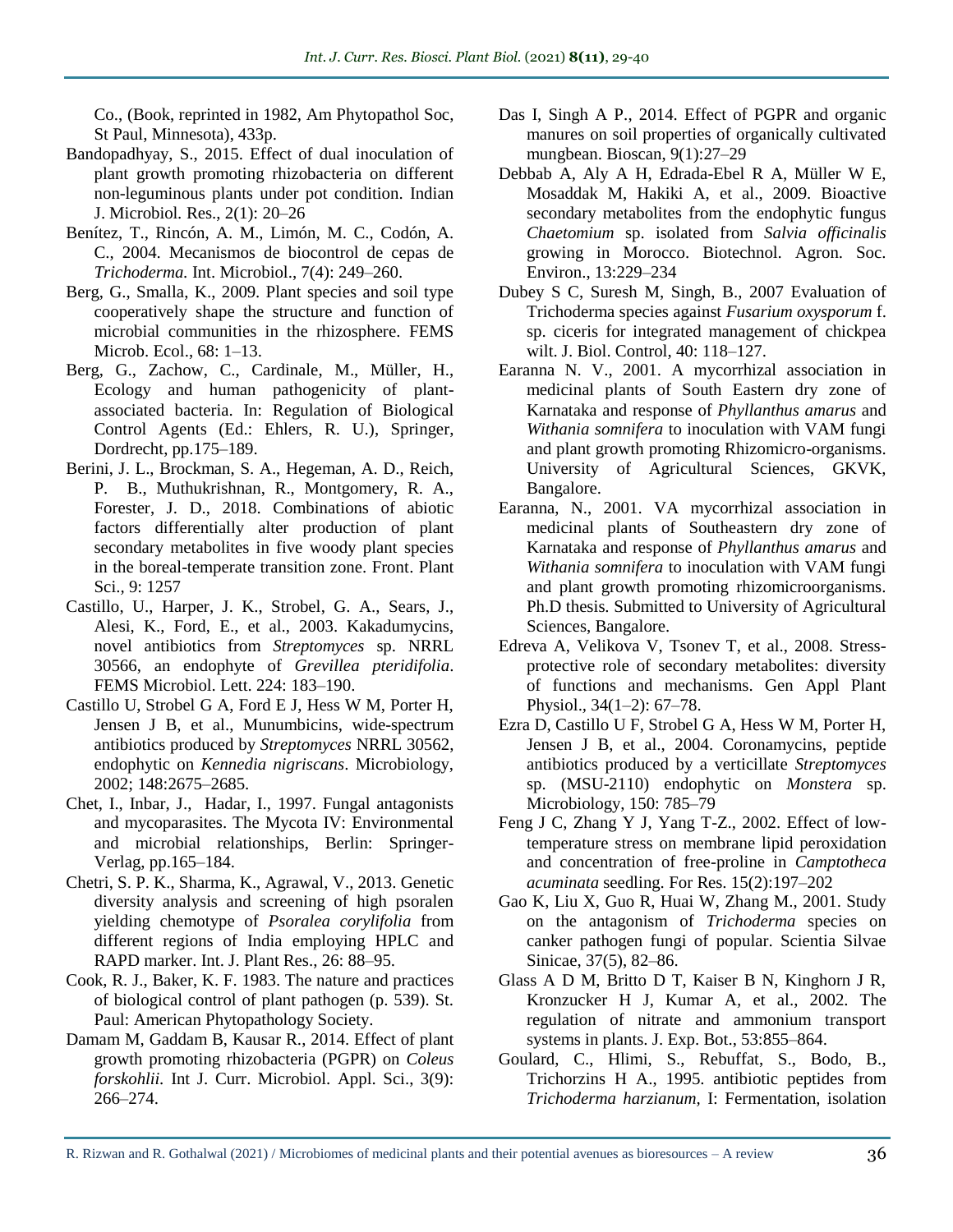and biological properties. J. Antibiotics, 48: 1248– 1253.

- Handelsman J, Stabb E V., 1996. Biocontrol of soilborne plant pathogens. Plant Cell, 8(10): 1855.
- Harman G E, Howell C R, Viterbo A, Chet I, Lorito M., 2004. *Trichoderma* species opportunistic, avirulent plant symbionts. Nature Rev. Microbiol., 2: 43–56
- Harman G E. Overview of mechanisms and uses of *Trichoderma* spp. Phytopathology, 2006; 96(2), 190–194.
- Harper J K, Arif A M, Ford E J, Strobel G. A., Porco J A, Tomer D P et al., 2003. Pestacin: a 1,3-dihydro isobenzofuran from *Pestalotiopsis microspora* possessing antioxidant and antimycotic activities. Tetrahedron, 59: 2471–2476
- Hassan E, Tayebeh R, Samaneh E T., 2008. Quantification of Valerenic acid and its derivatives in some species of *Valeriana* L and *Centranthus longiflorus* Stev. Asian J Plant Sci., 7(2): 195–200.
- Hemashenpagam N, Selvaraj T., 2011. Effect of arbuscular mycorrhizal (AM) fungus and plant growth promoting rhizomicroorganisms (PGPR's) on medicinal plant *Solanum viarum* seedlings. J. Environ. Biol., 32: 579–583.
- Howell, C. R., Stipanovic, R. D., 1983. Gliovirin, a new antibiotic from Gliocladium virens, and its role in the biological control of *Pythium ultimum*. Can. J. Microbiol., 29(3): 321–324.
- Immaculate N R, Kumar M, Srimathi S, Muthumary J, Kalaichelvan P T., 2011. Isolation of *Phoma* species from *Aloe vera*: an endophyte and screening the fungus for taxol production. World J. Sci. Technol*.*, 1: 23–31.
- Jayalakshmi S K, Raju S, Rani S U, Benagi V I, Sreeramulu K., 2009. *Trichoderma harzianum* L sub 1 as a potential source for lytic enzymes and elicitor of defense responses in chickpea (*Cicer arietinum* L.) against wilt disease caused by *Fusarium oxysporum* f. sp. *ciceri*. Austr. J. Crop Sci., 3(1), 44–52.
- Jeong H, Lee S H, Yun H S, Choi S R. Changes in allicin contents of garlic via light irradiation. Korean J Food Preserv. 2013;20(1):81–7.
- Johri, B. N., Sharma, A., Virdi, J. S., 2003. Rhizobacterial diversity in India and its influence on soil and plant health. In: Biotechnology in India, Berlin/Heidelberg: Springer, pp. 49–89.
- Kaur, R., Macleod, J., Foley, W., Nayudu, M., 2006. Gluconic acid: An antifungal agent produced by Pseudomonas species in biological control of takeall. Phytochemistry, 67: 595–604.
- Kaymak H C, Yarali F, Guvenc I, Figen D M. The effect of inoculation with plant growth rhizobacteria (PGPR) on root formation of mint (*Mentha piperita L*.) cuttings. Afr J Biotech*,* 2008; 7(24): 4479–4483.
- Kim S U, Strobel G A, Ford E. Screening of taxolproducing endophytic fungi from *Ginkgo biloba* and *Taxus cuspidata* in Korea. Agric. Chem. Biotechnol*,* 1999; 42: 97–99.
- Köberl M, Schmidt R, Ramadan E M, Bauer R, & Berg G. The microbiome of medicinal plants: Diversity and importance for plant growth, quality, and health. Front. Microbiol., 2013; [doi.org/10.3389/fmicb.2013.0040](https://doi.org/10.3389/fmicb.2013.0040)
- Komatsu, M. (1968). *Trichoderma viride* as an antagonist of wood inhabiting Hymenomycetes, VIII. The antibiotic activity against the Mycelial growth of *Lentinus edodes* (Berk) sig, of three genera *T. pachybasium, Gliocladium* and other sterile forms. Japan: Tottori Mycological Institute, pp.345-456
- Kroymann J. Natural diversity and adaptation in plant secondary metabolism. Current Opin. Plant Biol.*,.*2011; 14(3): 246–51.
- Kumar S, Gupta P, Sharma S, & Kumar, D. A review on immunostimulatory plants. J. Chin. Integrative Med., 2011;9, 117–128
- Kumara P M, Srimany A, Arunan S, et al., Desorption electrospray ionization (DESI) mass spectrometric imaging of the distribution of rohitukine in the seedling of *Dysoxylum binectariferum* Hook. F. PloS One, 2016; 11(6)
- Kusari S, Lamshoft M, and Spiteller M. *Aspergillus fumigatus* Fresenius, an endophytic fungus from *Juniperus communis* L. Horstmann as a novel source of the anticancer pro-drug deoxypodophyllotoxin. J. Appl. Microbiol., 2009a; 107:1019–1030.
- Kusari S., Zühlke S., Spiteller M. (2009b). An endophytic fungus from *Camptotheca acuminata* that produces camptothecin and analogues. J. Nat. Prod., 2009b; 72-78.
- Latha, P, Anand T, Ragupathi N, Prakasam, V, and Samiyappan, R. Antimicrobial activity of plant extracts and induction of systemic resistance in tomato plants by mixtures of PGPR strains and Zimmu leaf extract against *Alternaria solani*. Biol. Control, 2009; 50, 85–93.
- Lee J C, Lobkovsky E, Pliam N B, Strobel G, Clardy J. Subglutinols A and B: immunosuppressive compounds from the endophytic fungus *Fusarium subglutinans*. J. Org. Chem*.* 1995; 60: 7076–7077.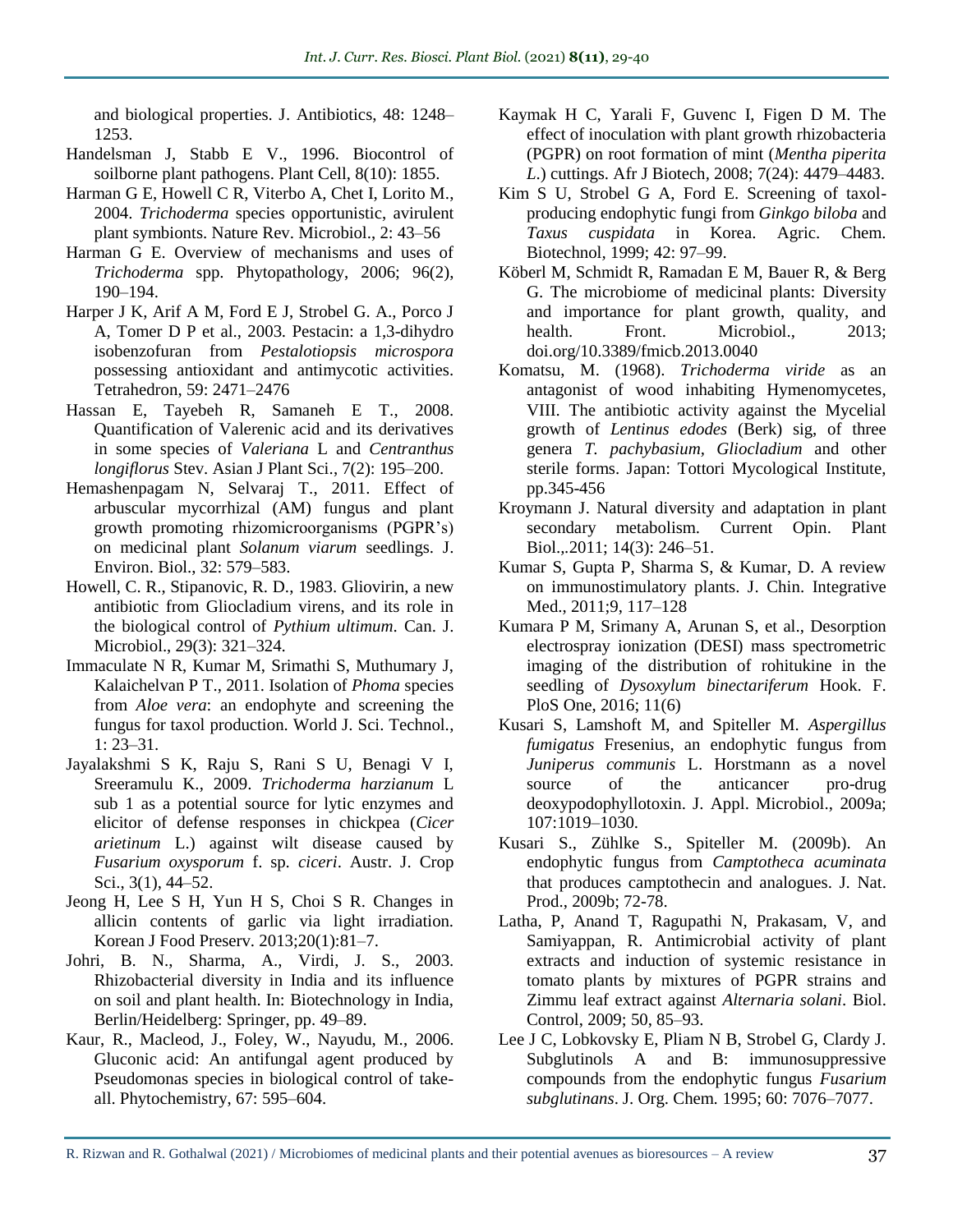- Li R W, Myers S P, Leach D N, Lin G D, and Leach G. A cross-cultural study: anti-inflammatory activity of Australian and Chinese plants. J. Ethnopharmacol, 2003; 85:25–32.
- Lucci N, Mazzafera P. Distribution of rutin in fava d'anta (*Dimorphandra mollis*) seedlings under stress. J Plant Interact, 2009; 4(3):203–8.
- Lucy, M., Reed, E., & Glick, B. R. Application of free living plant growth promoting rhizobacteria. Antonie Van Leeuwenhoek, 2004; 86, 1–25.
- Mantelin S, Touraine B. Plant growth-promoting bacteria and nitrate availability: impacts on root development and nitrate uptake. J Exp Bot*,*2004; 55:27–34
- McAlees, A. J., & Taylor, A. The biodegradation of Ltyrosine by *Trichoderma hamatum* to *trichoviridin*  and related compounds. Proceedings of the Nova Scotian Institute of Science, 1995;40(2), 61–65.
- Miller K I, Qing C, Sze D M, and Neilan B A. Investigation of the biosynthetic potential of endophytes in traditional Chinese anticancer herbs. PLoS One, 2012a; doi.org/10.1371/journal.pone. 0035953
- Miller K I, Qing C, Sze D M, Roufogalis B D, and Neilan B A. Culturable endophytes of medicinal plants and the genetic basis for their bioactivity. Microb. Ecol, 2012b; 64: 431–449.
- Misra P, Maji D, Awasthi A, [Pandey](https://www.frontiersin.org/people/u/784696) S S, Yadav A, Pandey A et al., Vulnerability of Soil Microbiome to Monocropping of Medicinal and Aromatic Plants and Its Restoration Through Intercropping and Organic Amendments. Front. Microbiol, 2019; 10:1-15
- Mukerji, K. G., 2000. Exploitation of protoplast fusion technology in improving biocontrol potential. InBiocontrol potential and its exploitation in Sustainable agriculture (pp. 39–48). Boston: Springer.
- Ncube B, van Staden J. Tilting plant metabolism for improved metabolite biosynthesis and enhanced human benefit. Molecules, 2015; 20(7):12698–731
- Newman D J and Cragg G M. Natural products as sources of new drugs over the 30 years from 1981 to 2010. J. Nat. Prod., 2012; 75:311–335.
- Ordookhani K, Sharafzadeh S H, Zare M. Influence of PGPR on growth, essential oil and nutrients uptake of sweet basil. Adv Environ Biol., 2011; 5(4):672– 677
- Parewa H P, Yadav J, Rakshit A. Effect of fertilizer levels, FYM and bioinoculants on soil properties in inceptisol of Varanasi, Uttar Pradesh, India. Int J

Agric Environ Biotech*,* 2014a; 7(3): 517–525

- Phuwapraisirisan, P., Rangsan, J., Siripong, P., & Tin-Pyang, S. 9-epiViridiol, a novel cytotoxic furanosteroid from soil fungus *Trichoderma virens*. Natural Prod. Res., 2006; 20(14), 1321–1325.
- Plengmuankhae W, Tantitadapitak C. Low temperature and water dehydration increase the levels of asiaticoside and madecassoside in *Centella asiatica* (L.) Urban. South Afr J Bot, 2015; 97: 196–203.
- Polturak G, Aharoni A. "La Vie En Rose":biosynthesis, sources, and applications of betalain pigments. Mol Plant, 2018;11(1):7–22.
- Puri S C, Verma V, Amna T, Qazi G N and Spiteller M. An endophytic fungus from *Nothapodytes foetida* that produces camptothecin. J. Nat. Prod., 2005; 68: 1717–1719.
- Rachid, D., Ahmed, B. Effect of iron and growth inhibitors on siderophores production by *Pseudomonas fluorescens*. Afr. J. Biotechnol., 2005 4, 697–702
- Rajasekar S, Elango R. Effect of microbial consortium on plant growth and improvement of alkaloid content in *Withania somnifera* (Ashwagandha). Curr. Bot., 2011; 2(8): 27–30.
- Ramakrishna A, Ravishankar G A. Influences of abiotic stress signals on secondary metabolites in plants. Plant Signal Behav. 2011 ;6(11):1720–31.
- Saravanan R, Khristi S, Gajbhiye N A, Maiti S. Effect of plant population and soil moisture stress on herbage yield and andrographolide content in *Andrographis paniculata*. Indian J Hortic. 2009; 66(1):120–5.
- Scher F M, & Baker R. Effect of Pseudomonas putida and a synthetic iron chelator on induction of soil suppressiveness to Fusarium wilt pathogen. Phytopathology, 1982;72, 1567–1573
- Schoonbeek, H., Raaijmakers, J. M., & De Waard, M. A. Fungal ABC transporters and microbial interactions in natural environments. Molecular Plant-Microbe Interactions, 2002, 15, 1165–1172.
- Selvaraj T, Rajeshkumar S, Nisha M C, Wondimu L, Tesso M. Effect of Glomus mosseae and plant growth promoting rhizomicroorganisms (PGPR's) on growth, nutrients and content of secondary metabolites in *Begonia malabarica* Lam. Maejo Int J Sci Technol, 2008; 2: 516–525.
- Shahverdi M A, Omidi H, Tabatabaei S J. Stevia (*Stevia rebaudiana* Bertoni) responses to NaCl stress: growth, photosynthetic pigments, diterpene glycosides and ion content in root and shoot. J Saudi Soc Agric Sci., 2017 1:1.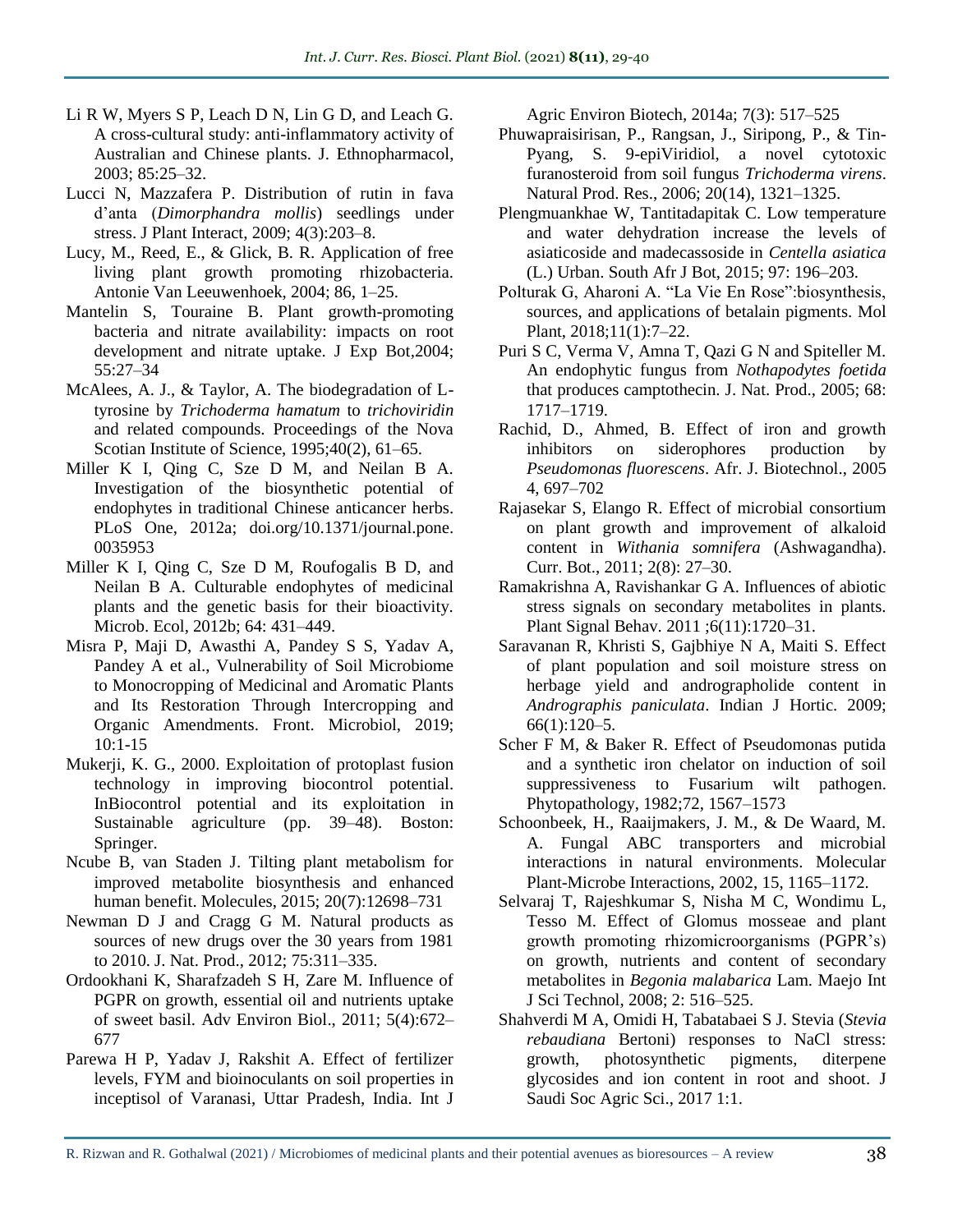- Sharma P and Trivedi P C. Evaluation of different fungal antagonists against *Fusarium oxysporum* infecting *Withania somnifera* (L.) Dunal. Biol. Environ. Sci., 2010; 6, 37–41.
- Sharma P K, Gothalwal R. Changes in Perceptions Derived From Research on *Trichoderma* Species. Microbial Services in Restoration Ecology, 2020; 181-190
- Sharma P K, Gothalwal R. *Trichoderma* based granular formulation for control of root diseases crops. Int*.* J. Plant Protect. 2010; 3:191-19
- Siddiqui, Z. A. PGPR: Prospective biocontrol agents of plant pathogens. In Z. A. Siddiqui (Ed.), PGPR: Biocontrol and biofertilization 2006(pp. 111–142). Dordrecht: Springer.
- Sriram S, Manasa S B, & Savitha M J. Potential use of elicitors from *Trichoderma* in induced systemic resistance for the management of *Phytophthora capsici* in red pepper. Journal of Biological Control, 2009; 23,449–456.
- Srivastava S, Srivastava M. Morphological changes and antioxidant activity of *Stevia rebaudiana* under water stress. *Am J Plant Sci*. 2014; 5(22): 3417–22.
- Stierle A, Strobel G, and Stierle D. Taxol and taxane production by *Taxomyces andreanae*, an endophytic fungus of Pacific yew. Science, 1993; 260, 214– 216.
- Strashnov, Y., Elad, Y., Sivan, A., Rerdick, Y., & Chet, I. Control of *Rhizoctonia solani* fruit rot of tomatoes by *Trichoderma harzianum* Rifai. Crop Protection, 1985; 4, 359–336.
- Strobel G, Daisy B. Bioprospecting for microbial endophytes and their natural products. Microbiol. Mol*.* Biol. Rev*.* 2003;67;491–502.
- Strobel G, Ford E, Worapong J, Harper J K, Arif A M, Grant D M, et al., Isopestacin, an isobenzofuranone from *Pestalotiopsis microspora*, possessing antifungal and antioxidant activities. Phytochemistry*,*2002; 60; 179–183.
- Strobel G, Li J Y, Sugawara F, Koshino H, Harper J, and Hess W M. Oocydin A, a chlorinated macrocyclic lactone with potent anti-oomycete activity from *Serratia marcescens*. Microbiology, 1999a; 145, 3557–3564.
- Strobel G, Miller R V, Martinez-Miller C, Condron M M, Teplow D B, and Hess W M. Cryptocandin, a potent antimycotic from the endophytic fungus *Cryptosporiopsis* cf. *quercina.* Microbiology,1 999b; 145, 1919–1926
- Sun SQ, Yan SF. Effects of nitrogen forms on camptothecin content and its metabolism-related

enzymes activities in *Camptotheca acuminata* seedlings. China J Chin Mater Med, 2008; 33(3):1519–23

- Suzuki, S., He, Y., & Oyaizu, H. Indole-3-Acetic acid production in Pseudomonas fluorescens HP72 and its association with suppression of creeping bentgrass brown patch. Current Microbiology,2003 47(2), 138–143.
- Szabo B, Tyihak E, Szabo G, Botz L. Mycotoxin and drought stress induced change of alkaloid content of *Papaver somniferum* plantlets. Acta Bot Hung. 2003;45(3):409–17
- Thomashow, S. L., & Weller, M. D. Role of antibiotics and siderophore in biocontrol of take-all disease of wheat. Plant and Soil, 1990 129, 95–99
- Thomford N E, Senthebane D A, Rowe A, Munro D, Seele P, Maroyi A and Dzobo K. Natural Products for Drug Discovery in the 21st Century: Innovations for Novel Drug Discovery. Int J Mol Sci, 2018;19(6) 1578
- Vashisth D, Kumar R, Rastogi S, et al., Transcriptome changes induced by abiotic stresses in *Artemisia annua*. Sci Rep. 2018; 8(1):3423
- Vinale F, Sivasithamparam K, Emilio L, Wool L, Nigro M, Marra R, Lombardi N, Pascale A, Ruocco, M., Lanzuise, S, Manganiello, G., & Lorito, M. *Trichoderma* secondary metabolites active on plants and fungal pathogens. Open Mycol. J., 2014; 8: 127–139
- Vinale F, Sivasithamparam K, Ghisalberti E L, Marra R, Woo S L, & Lorito, M. *Trichoderma* – Plant pathogens interactions. Soil Biology and Biochemistry, 2008;40, 1–10
- Wang J W, Zhang Z, and Tan R X. Stimulation of artemisinin production in *Artemisia annua* hairy roots by the elicitor from the endophytic *Colletotrichum* sp. Biotechnol. Lett., 2001; 23, 857– 860.
- Wani M C, Taylor H L, Wall M E, Coggon P, and McPhail A T. Plant antitumor agents. VI. The isolation and structure of taxol, a novel antileukemic and antitumor agent from *Taxus brevifolia.* J. Am. Chem. Soc. 1971; 93, 2325–2327.
- Weller, D. M.. Biological control of soilborne plant pathogens in the Rhizosphere with bacteria. Ann. Rev. Phytopathol., 1988, 26(1): 379–407.
- Whistler, C. A., Stockwell, V. O., Loper, J. E.. Lon protease influences antibiotic production and UV tolerance of *Pseudomonas fluorescens* Pf-5. Appl. Environ. Microbiol., 2000, 66: 2718–2725.
- Wings, S., Müller, H., Berg G., Lamshöft,M., Leistner